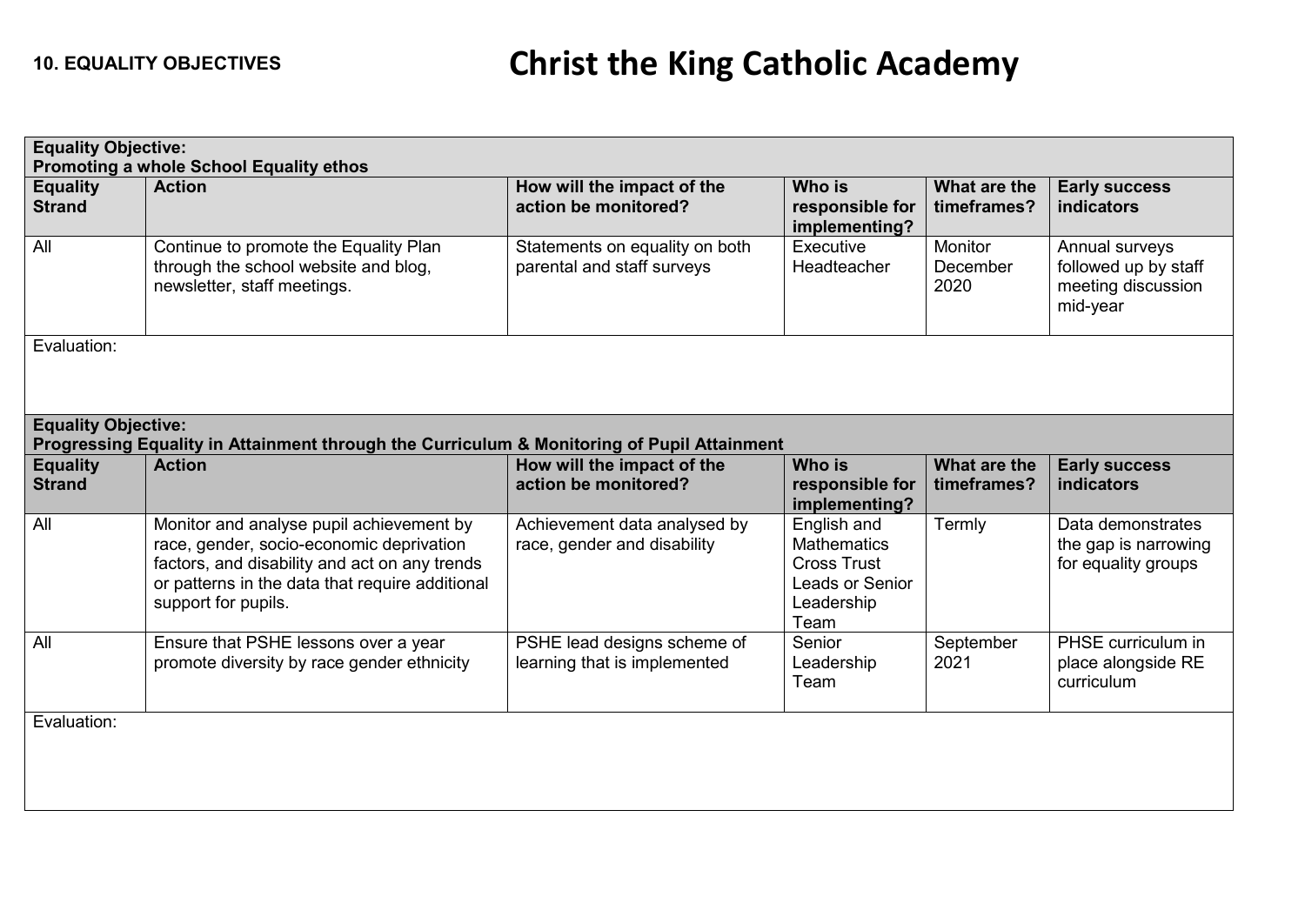## **10. EQUALITY OBJECTIVES**

| <b>Equality Objective:</b><br><b>Progressing Equality through Engagement with Student Population</b> |                                                                                                                                                               |                                                                                                     |                                                            |                                                              |                                                   |  |
|------------------------------------------------------------------------------------------------------|---------------------------------------------------------------------------------------------------------------------------------------------------------------|-----------------------------------------------------------------------------------------------------|------------------------------------------------------------|--------------------------------------------------------------|---------------------------------------------------|--|
| <b>Equality</b><br><b>Strand</b>                                                                     | <b>Action</b>                                                                                                                                                 | How will the impact of the<br>action be monitored?                                                  | Who is<br>responsible for<br>implementing?                 | What are the<br>timeframes?                                  | <b>Early success</b><br><b>indicators</b>         |  |
| Race<br><b>Equality Duty</b>                                                                         | Identify, respond and report racist incidents<br>as outlined in the Plan. Report the figures to<br>the Governing body / Local Authority on a<br>termly basis. | The Headteacher will use the data<br>to assess the impact of the<br>school's response to incidents. | Executive<br>Headteacher                                   | Reporting<br>termly for<br>Health and<br>Safety<br>Committee | Consistent reporting<br>measures in place         |  |
| All                                                                                                  | Ensure pupils are given the opportunity to<br>make a positive contribution to the life of the<br>school e.g. through School Council.                          | School council representation<br>monitored by race, gender,<br>disability                           | <b>Family Support</b><br>Manager and<br>PSHE lead          | Ongoing                                                      | More diversity in<br>school council<br>membership |  |
| Community<br>cohesion<br>$\Gamma$ and $\Gamma$ and $\Gamma$ and $\Gamma$                             | Promote links with the Community our school<br>serves (Church Parishioners, Grange Park<br>Local residents)                                                   | Staff and pupil engagement in<br>local community.                                                   | <b>Family Support</b><br>Manager and<br>Leadership<br>team | Ongoing                                                      | Increased awareness<br>of local community.        |  |

Evaluation: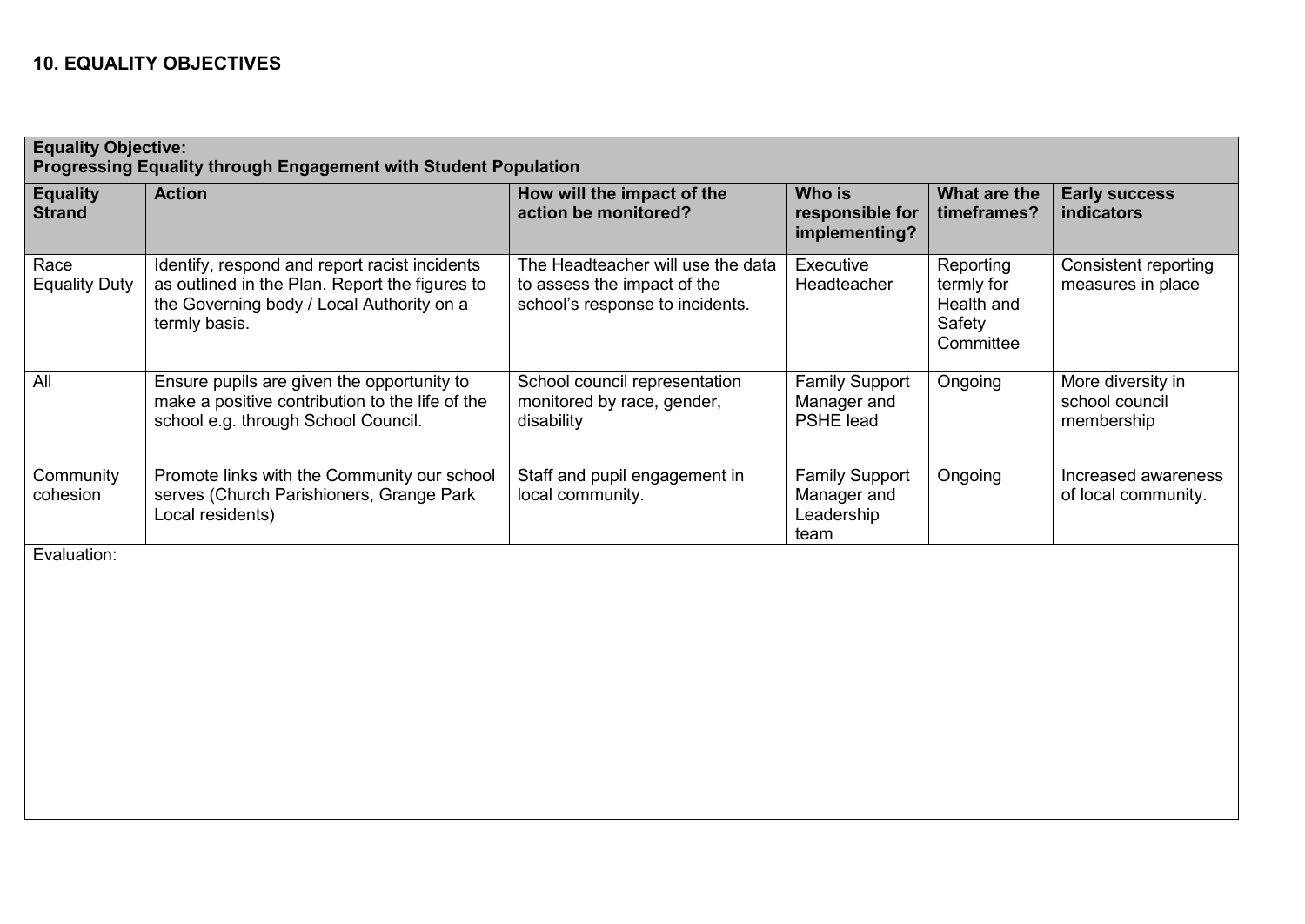| <b>Equality Objective:</b>                                                                                               |                                                                                                                                                                                                                 |                                                              |                                                                                                         |                                    |                                                                          |  |
|--------------------------------------------------------------------------------------------------------------------------|-----------------------------------------------------------------------------------------------------------------------------------------------------------------------------------------------------------------|--------------------------------------------------------------|---------------------------------------------------------------------------------------------------------|------------------------------------|--------------------------------------------------------------------------|--|
| <b>Promoting a whole School Equality ethos</b>                                                                           |                                                                                                                                                                                                                 |                                                              |                                                                                                         |                                    |                                                                          |  |
| <b>Equality</b><br><b>Strand</b>                                                                                         | <b>Action</b>                                                                                                                                                                                                   | How will the impact of the<br>action be monitored?           | <b>Who is</b><br>responsible for<br>implementing?                                                       | What are the<br>timeframes?        | <b>Early success</b><br><b>indicators</b>                                |  |
| All                                                                                                                      | Continue to promote the Equality Plan<br>through the school website and blog,<br>newsletter, staff meetings.                                                                                                    | Statements on equality on both<br>parental and staff surveys | Executive<br><b>Headteacher</b>                                                                         | <b>Monitor</b><br>December<br>2020 | Annual surveys<br>followed up by staff<br>meeting discussion<br>mid-year |  |
| All                                                                                                                      | Consult with staff, pupils and parents to<br>ensure equality of access for all                                                                                                                                  | Completion of annual consultation<br>process with staff      | Executive<br>Headteacher                                                                                | December<br>2020                   | <b>Revision of Equality</b><br>Plan as needed                            |  |
| Evaluation:                                                                                                              |                                                                                                                                                                                                                 |                                                              |                                                                                                         |                                    |                                                                          |  |
| <b>Equality Objective:</b><br>Progressing Equality in Attainment through the Curriculum & Monitoring of Pupil Attainment |                                                                                                                                                                                                                 |                                                              |                                                                                                         |                                    |                                                                          |  |
| <b>Equality</b><br><b>Strand</b>                                                                                         | <b>Action</b>                                                                                                                                                                                                   | How will the impact of the<br>action be monitored?           | <b>Who is</b><br>responsible for<br>implementing?                                                       | What are the<br>timeframes?        | <b>Early success</b><br><b>indicators</b>                                |  |
| All                                                                                                                      | Monitor and analyse pupil achievement by<br>race, gender, socio-economic deprivation<br>factors, and disability and act on any trends<br>or patterns in the data that require additional<br>support for pupils. | Achievement data analysed by<br>race, gender and disability  | English and<br><b>Mathematics</b><br><b>Cross Trust</b><br><b>Leads or Senior</b><br>Leadership<br>Team | Termly                             | Data demonstrates<br>the gap is narrowing<br>for equality groups         |  |
| All                                                                                                                      | Ensure that PSHE and RE lessons over a<br>year promote diversity by race gender<br>ethnicity                                                                                                                    | PSHE lead design scheme of<br>learning that is implemented   | Senior<br>Leadership<br>Team                                                                            | September<br>2021                  | PHSE curriculum in<br>place alongside RE<br>curriculum                   |  |

Evaluation: